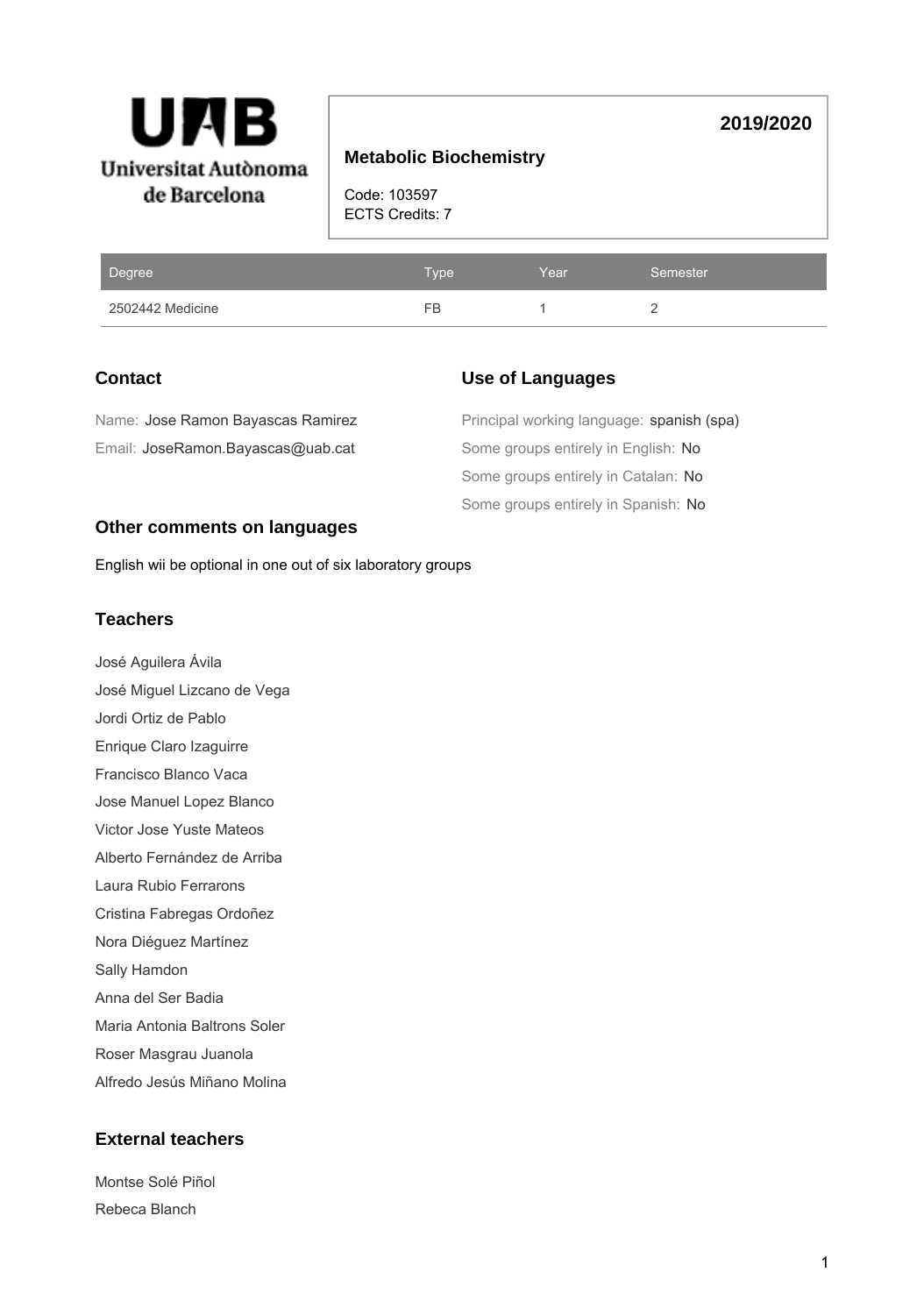## **Prerequisites**

Although there are no official prerequisites, it is highly recommended to have passed the subject "Structural Biochemistry and Molecular Biology."

In any case, it is worthy to review the following high school subjects:

- Organic chemical functions and their reactions
- Chemical reactions of oxidation-reduction and nucleophilic substitutions
- General concepts of metabolism

## **Objectives and Contextualisation**

The Metabolic Biochemistry subject focuses on the knowledge of the sources, forms of storage and use of energy and nutrients in the human organism, distinguishing the different metabolic specializations.

The main catabolic and anabolic pathways and their regulation are studied. Emphasis is placed on the interrelations of the metabolism of carbohydrates, lipids, amino acids and nucleotides, in the mechanisms of hormonal regulation during the fast-feed cycle; the biochemical alterations present in common metabolic pathologies are also discussed.

The student is expected to achieve a global understanding of human metabolism that will integrate their principal mechanisms, functions and regulation. This understanding will serve, with the help of textbooks, as the basis for further specific topics during the rest of the degree studies, particularly in subjects such as Physiology, Pharmacology or Clinical Biochemistry.

### **Competences**

- Communicate clearly, orally and in writing, with other professionals and the media.
- Critically assess and use clinical and biomedical information sources to obtain, organise, interpret and present information on science and health.
- Demonstrate basic research skills.
- Demonstrate knowledge of the principles and physical, biochemical and biological processes that help to understand the functioning of the organism and its disorders.
- Demonstrate understanding of the basic sciences and the principles underpinning them.
- Demonstrate understanding of the importance and the limitations of scientific thought to the study, prevention and management of diseases.
- Demonstrate understanding of the mechanisms of alterations to the structure and function of the systems of the organism in illness.
- Demonstrate understanding of the structure and function of the body systems of the normal human organism at different stages in life and in both sexes.
- Demonstrate, in professional activity, a perspective that is critical, creative and research-oriented.
- Formulate hypotheses and compile and critically assess information for problem-solving, using the scientific method.
- Maintain and sharpen one's professional competence, in particular by independently learning new material and techniques and by focusing on quality.
- Use information and communication technologies in professional practice.

### **Learning Outcomes**

- 1. Communicate clearly, orally and in writing, with other professionals and the media.
- 2. Demonstrate basic research skills.
- 3. Demonstrate, in professional activity, a perspective that is critical, creative and research-oriented.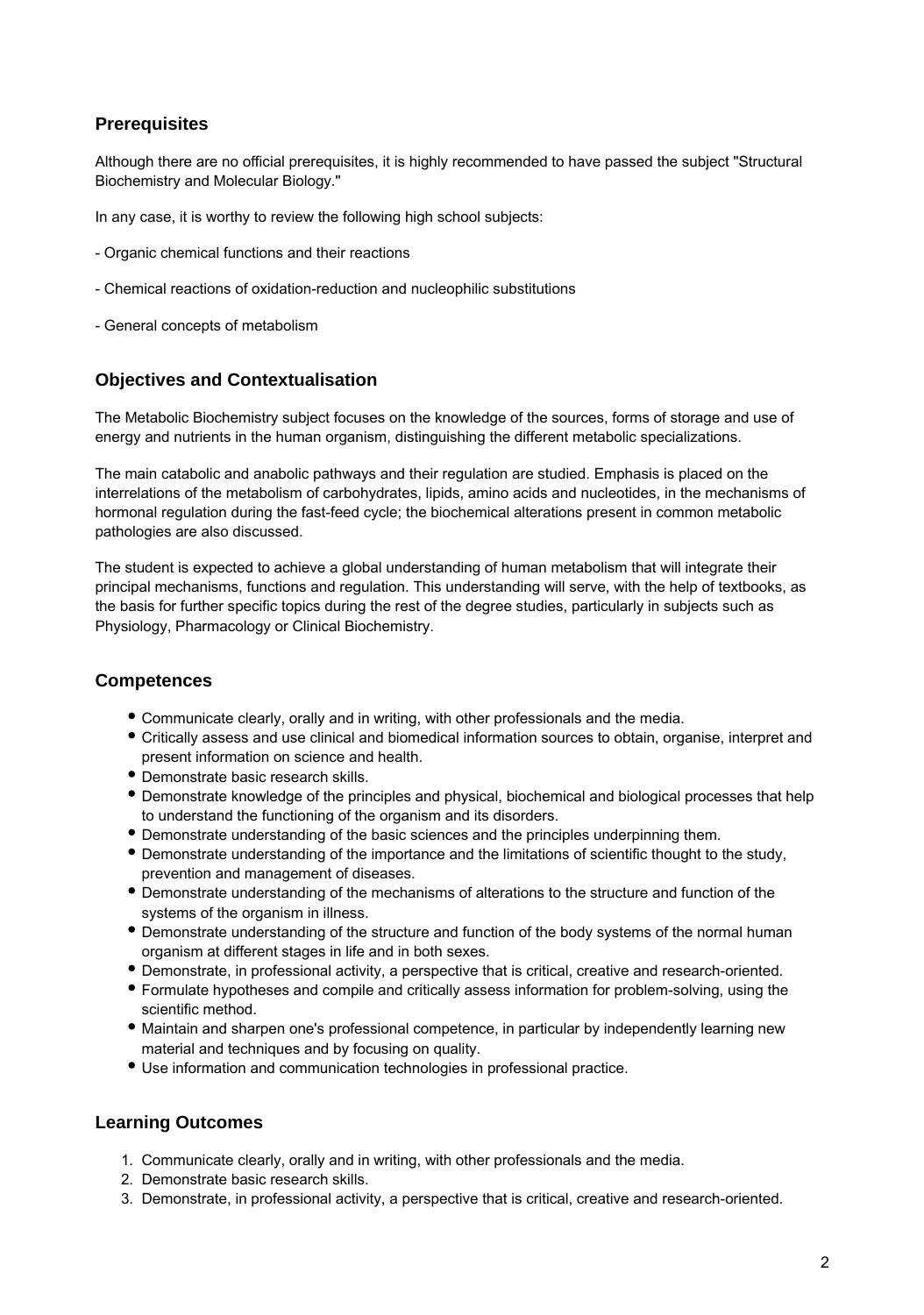- 4. Describe the mechanisms, regulation and functions of the main metabolic pathways of the human organism.
- 5. Describe the molecular basis of the structure of the biological macromolecules and of how this structure conditions their activity.
- 6. Describe the role of of the biomolecules that participate in the life processes of the human organism.
- 7. Explain the mechanisms and relate the molecular processes that can be the cause or the consequence of pathological manifestations in the organism.
- 8. Explain the molecular significance of the structure and function of the systems of the human organism.
- 9. Formulate hypotheses and compile and critically assess information for problem-solving, using the scientific method.
- 10. Identify the basic processes of life on various levels of organisation: molecule, cell, tissue, organ, and individual.
- 11. Identify the biochemical tools that help to improve medicine.
- 12. Identify the chemical bases that help to understand the functioning of the organism, at both cell and tissue level.
- 13. Identify the mechanisms of enzymatic transformation of biomolecules.
- 14. Identify the rules that govern energy transfer in the chemical processes of the human organism.
- 15. Maintain and sharpen one's professional competence, in particular by independently learning new material and techniques and by focusing on quality.
- 16. Make correct use of biochemistry terminology.
- 17. Relate alterations to the structure and function of biomolecules to structural and functional alterations to systems of the human organism.
- 18. Relate the molecular and cellular processes that can be the cause or the consequence pathological manifestations in the organism.
- 19. Relate the molecular mechanisms that can generate pathological manifestations in the organism.
- 20. Use information and communication technologies in professional practice.
- 21. Use specific bibliographic sources and databases on biochemistry to work independently on acquiring further knowledge.

## **Content**

THEMATIC BLOCKS OF THEORY AND SEMINARS:

Unit 1. Introduction to metabolism and its regulation. Biochemistry of cell signalling (5 hours)

Basic concepts of Bioenergetics. Control of energy metabolism. Molecular mechanisms of intercellular communication. Main routes of intracellular signalling. At the end of the subject, there will be 2 sessions of specialized seminars (4 hours)

Unit 2. Common phase of oxidative metabolism (4 hours)

Mitochondrial energy metabolism. Cycle of tricarboxylic acids. Electron transfers. ATP synthesis. Free radicals. At the end of the subject, there will be 1 session of specialized seminars (2 hours)

Unit 3. Structure and metabolism of carbohydrates (6 hours)

Characteristics, origin and function of carbohydrates. Digestion and absorption of carbohydrates. Glycolysis Gluconeogenesis. Glycogen metabolism. Route of the pentoses phosphate. Common alterations in the regulation of carbohydrate metabolism. At the end of the subject, there will be 2 sessions of specialized seminars (4 hours)

Unit 4. Structure and metabolism of lipids (6 hours)

Energy reserve. Obtaining energy from fatty acids. Synthesis of fatty acids and triacylglycerides. Metabolism of lipids with structural function. Cholesterol metabolism. Transport of lipids in blood by lipoproteins. Common alterations in the regulation of lipid metabolism. At the end of the subject, there will be 2 sessions of specialized seminars (4 hours)

Unit 5. Metabolism of nitrogenized compounds (4 hours)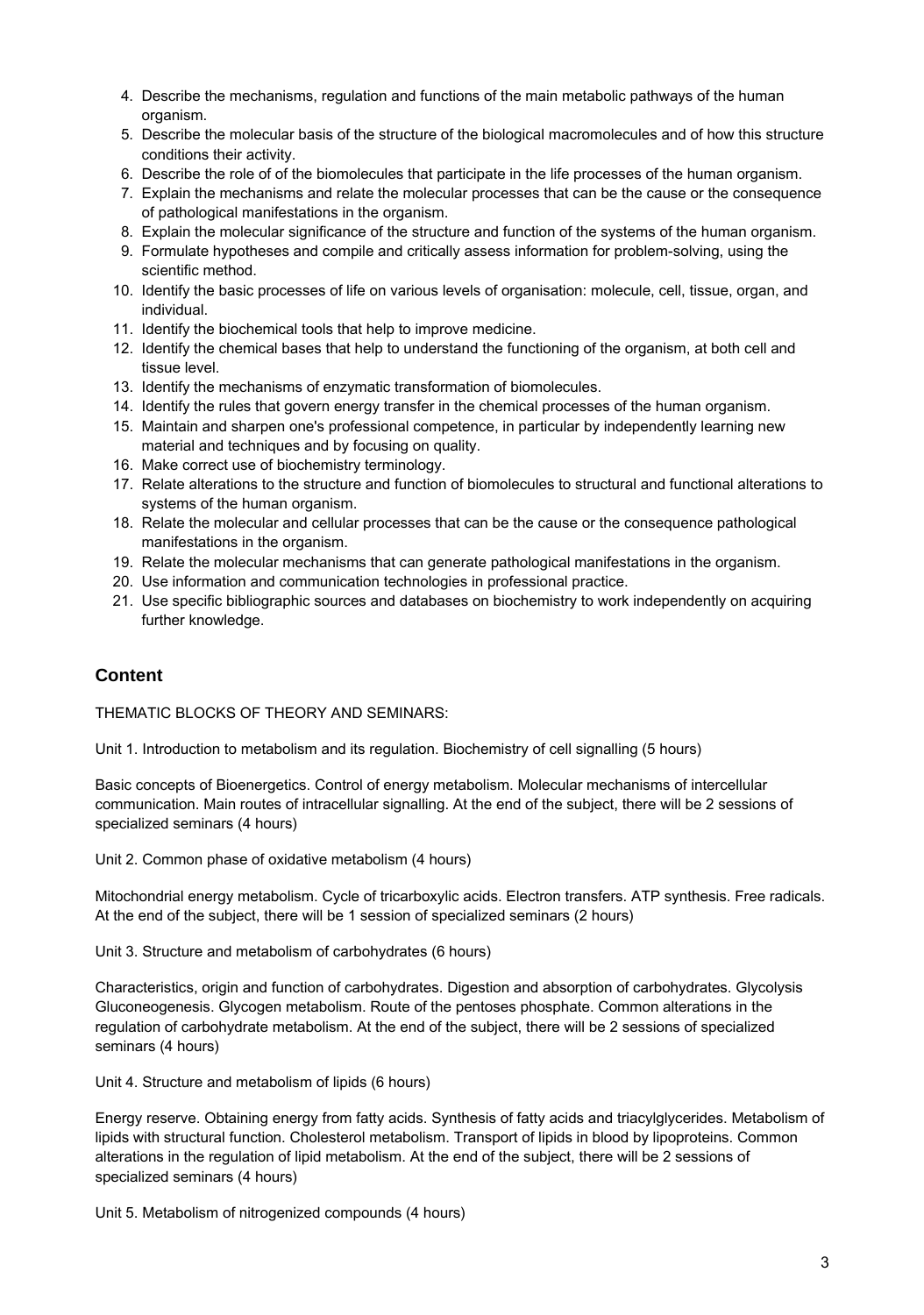Metabolism of amino acids. Cycle of urea. Metabolism of amino acid derivatives: non-nucleotide and nucleotide nitrogen derivatives. At the end of the subject, there will be 1 session of specialized seminars (2 hours)

Unit 6. Integration and control of metabolism (2 hours)

Metabolic particularities of some tissues. Interrelations between the tissues during the feeding-fast cycle.

Interrelations between tissues in various nutritional or hormonal states. At the end of the subject, there will be 2 sessions of specialized seminars (4 hours)

#### LABORATORY PRACTICES

- Metabolic changes associated with fasting state: Effects on pyruvate kinase activity and the amount of glycogen in the liver (1 session, 4 hours)

- Determination of serum lipids: total cholesterol and HDL cholesterol (1 session, 4 hours)

- Determination of liver transaminase ALT and AST activities (1 session, 4 hours)

#### CLASSROOM PRACTICF

- Dyslipidemia: presentation of a clinical case (1 session, 2 hours)

### **Methodology**

The teaching methodology will consist of theory classes (TE), specialized seminars (SEM) where practical and clinical cases will be discussed, laboratory practices (PLAB) and a classroom practice (PAUL), all of them supervised. The main teaching material for these activities will be provided through the UAB Moodle platform.

The theory classes (27 hours) will be given in the form of one hour sessions in which the teachers will also comment on the material available for other activities, including materials for self-learning. When finishing each subject, the students will attend specialized seminars in small groups to comment on doubts and discuss cases of practical or clinical application. In this activity (10 sessions of 2 hours), the students will be proposed with some questions or cases that will have to be solved in groups and then discussed with their classmates and the tutor, who will act as moderator.

For the laboratory practices (3 sessions of 4 hours) a laboratory handbook will be followed in which the students will find a questionnaire to be solved in the same laboratory and delivered to the teacher. The classroom practice on dyslipidemia (1 session of 2 hours) will be given by the Head of the Clinical Biochemistry Service of the Hospital de la Santa Cruz and Sant Pau.

Finally, following the self-study of the students and previously asking for an appointment with the professors, the students will be able to have specific tutorials.

### **Activities**

| Title                       |    |      | Hours ECTS Learning Outcomes                                                 |  |  |  |
|-----------------------------|----|------|------------------------------------------------------------------------------|--|--|--|
| Type: Directed              |    |      |                                                                              |  |  |  |
| CLASSROOM PRACTICES (PAUL)  | 2  | 0.08 | 6, 4, 5, 8, 7, 10, 12, 11, 19, 18, 17, 16                                    |  |  |  |
| LABORATORY PRACTICES (PLAB) | 12 | 0.48 | 2, 4, 7, 9, 13, 12, 11, 15, 19, 18, 16, 20                                   |  |  |  |
| SEMINARS (SEM)              | 20 | 0.8  | 1, 2, 3, 6, 4, 5, 8, 7, 9, 13, 10, 12, 11, 14, 15, 19,<br>18, 17, 16, 21, 20 |  |  |  |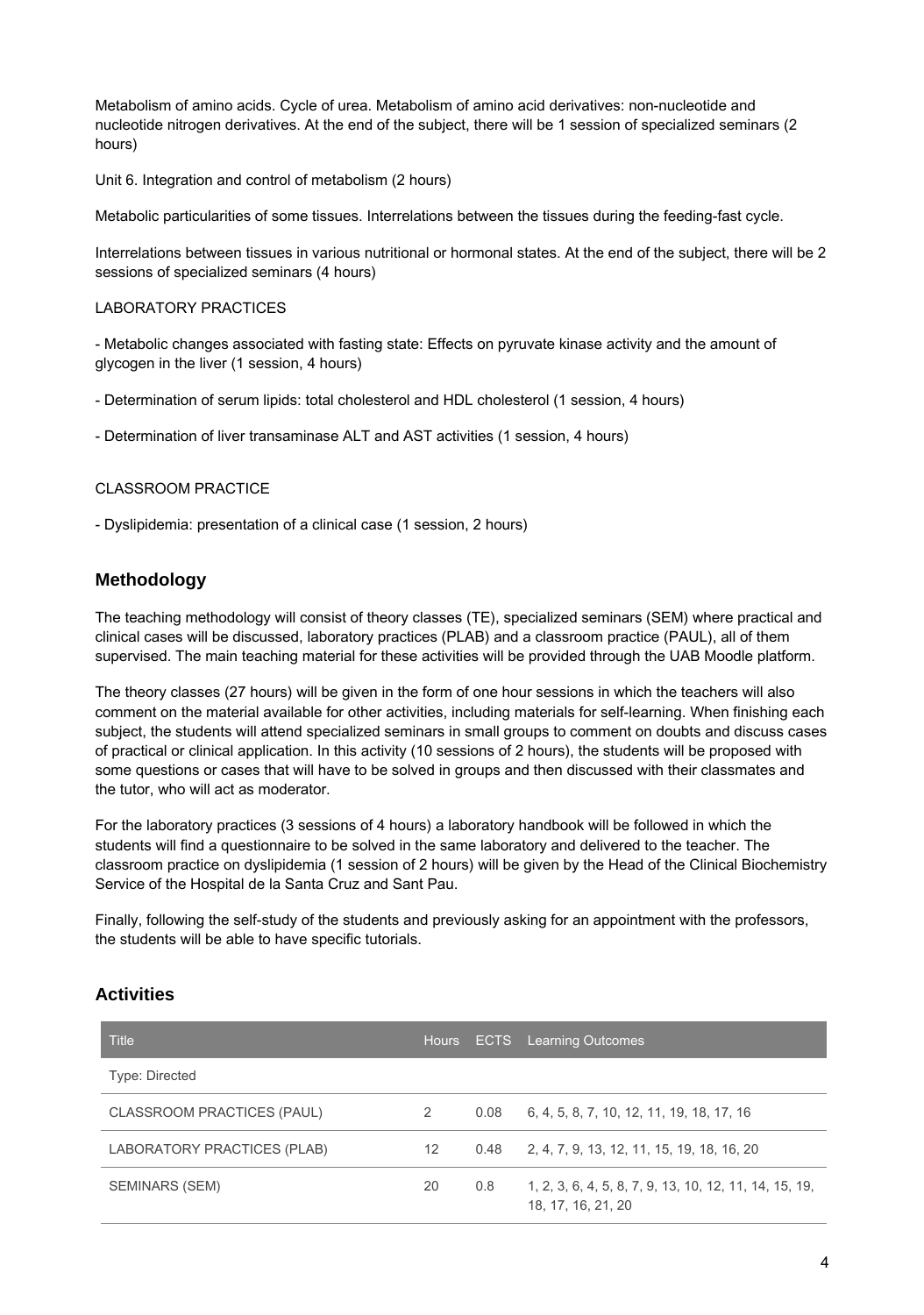| THEORY (TE)                                               | 27   | 1.08 | 2, 3, 6, 4, 5, 8, 7, 9, 13, 10, 12, 11, 14, 19, 18,<br>17, 16, 20            |
|-----------------------------------------------------------|------|------|------------------------------------------------------------------------------|
| Type: Supervised                                          |      |      |                                                                              |
| ORAL PRESENTATION / EXPOSITION OF<br><b>WRITTEN WORKS</b> | 17.5 | 0.7  | 1, 2, 3, 6, 4, 5, 8, 7, 9, 13, 10, 12, 11, 14, 15, 19,<br>18, 17, 16, 21, 20 |
| Type: Autonomous                                          |      |      |                                                                              |
| SELF STUDY / PREPARATION OF WRITTEN<br><b>WORKS</b>       | 88   | 3.52 | 3, 6, 4, 5, 8, 7, 9, 13, 10, 12, 11, 14, 15, 19, 18,<br>17. 16. 21. 20       |

### **Assessment**

The average mark of the subject is calculated based on the grades obtained in 7 assessment activities:

- 5 short examinations of continuous evaluation that will be done in schedule of SESP, with a total weight of 50% of the final mark (10% each)

- 1 final exam of a global nature, with a total weight of 45% of the final mark

- Laboratory and classroom practice attendance and progress, with a total weight of 5% of the final mark

#### FORMAT OF EXAMS

In all cases, the examinations will be assessments written through objective tests of two types of assessment multiple choice items and essay tests - aimed at reflecting the achievement of competences and the recognition of concepts.

The 5 continuous assessment exams, which will be carried out during the course in the SESP schedule, will consist of a test essay of restricted questions and/or several items of multiple selection.

The final global exam will consist of 5 test essays for restricted questions and 30 items for multiple selection.

#### REQUIREMENTS TO PASS THE SUBJECT

To pass the subject, the final mark must be equal to or higher than 5 out of 10.

#### TEST OF RECOVERY

A few days after the revision of the final exam, a global recovery test will be carried out, in the same format as the final exam, which will aim to re-evaluate the students that have failed the subject. The mark of this exam will be the final grade. It is understood that the students who, having passed the subject by course, decide to present themselves to this test, renounce the mark obtained by course and will obtain the grade of this proof of recovery as grade of the subject.

Students who do not take an evaluation test or who have not passed through the continuous assessment and the final exam, and do not submit to the recovery exam, will be considered Not-assessable.

### **Assessment Activities**

| Title                                                                                                                            | Weighting                      |               |      | Hours ECTS Learning Outcomes                                                    |
|----------------------------------------------------------------------------------------------------------------------------------|--------------------------------|---------------|------|---------------------------------------------------------------------------------|
| 1st short examination of continuous evaluation: Written<br>assessments through objective tests: selection items / essay<br>tests | $10\%$ of<br>the final<br>mark | $0.5^{\circ}$ | 0.02 | 1, 2, 3, 6, 4, 5, 8, 7, 9.<br>13, 10, 12, 11, 14, 15,<br>19. 18. 17. 16. 21. 20 |